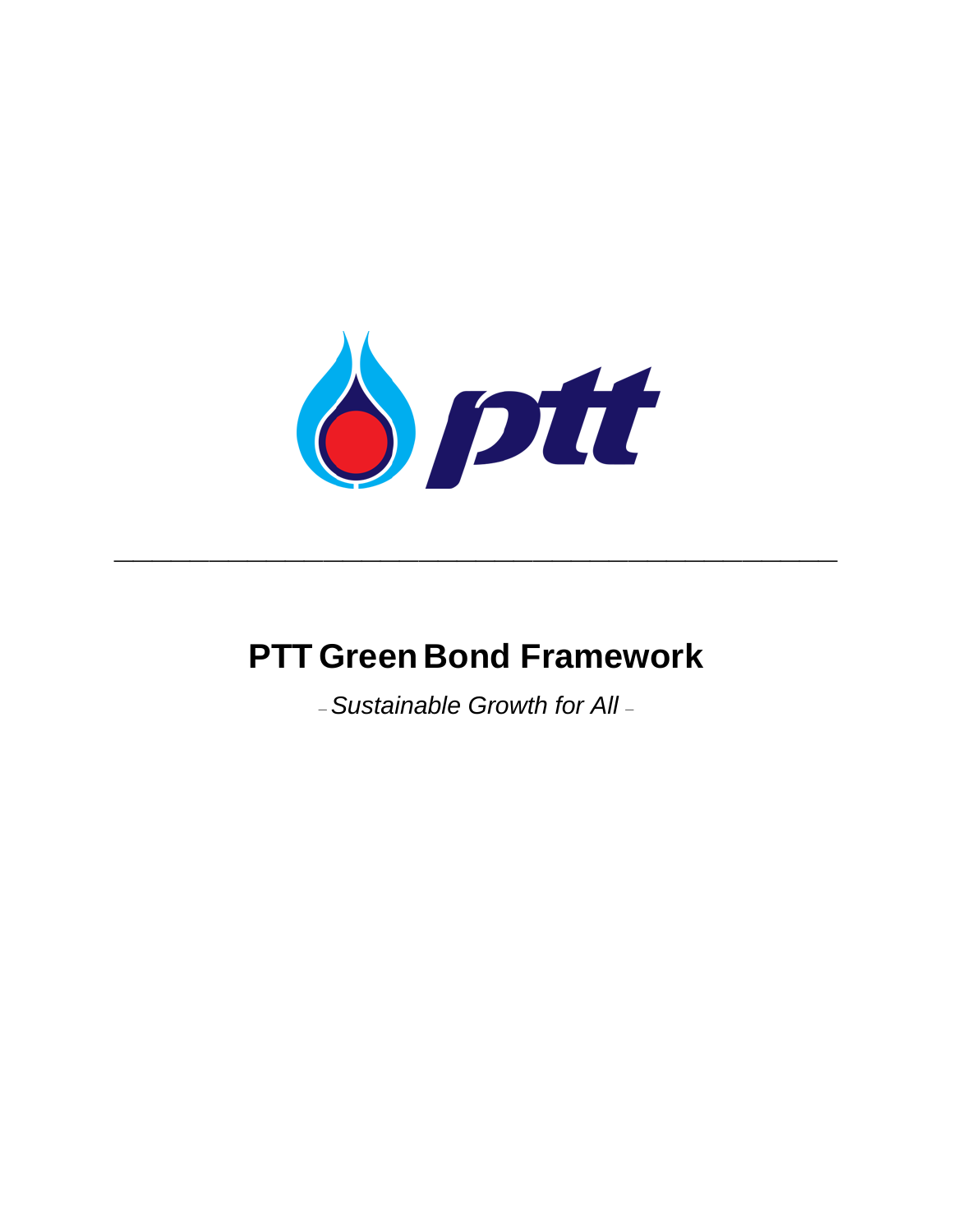

## **Table of Content**

- 1. Overview about PTT
- 2. PTT's Strategic Direction and Mission to Sustainable Development
- 3. PTT's Commitment to United Nations Sustainable Development Goals (SDGs)
- 4. PTT's Green Bond Framework
- 5. External Assurance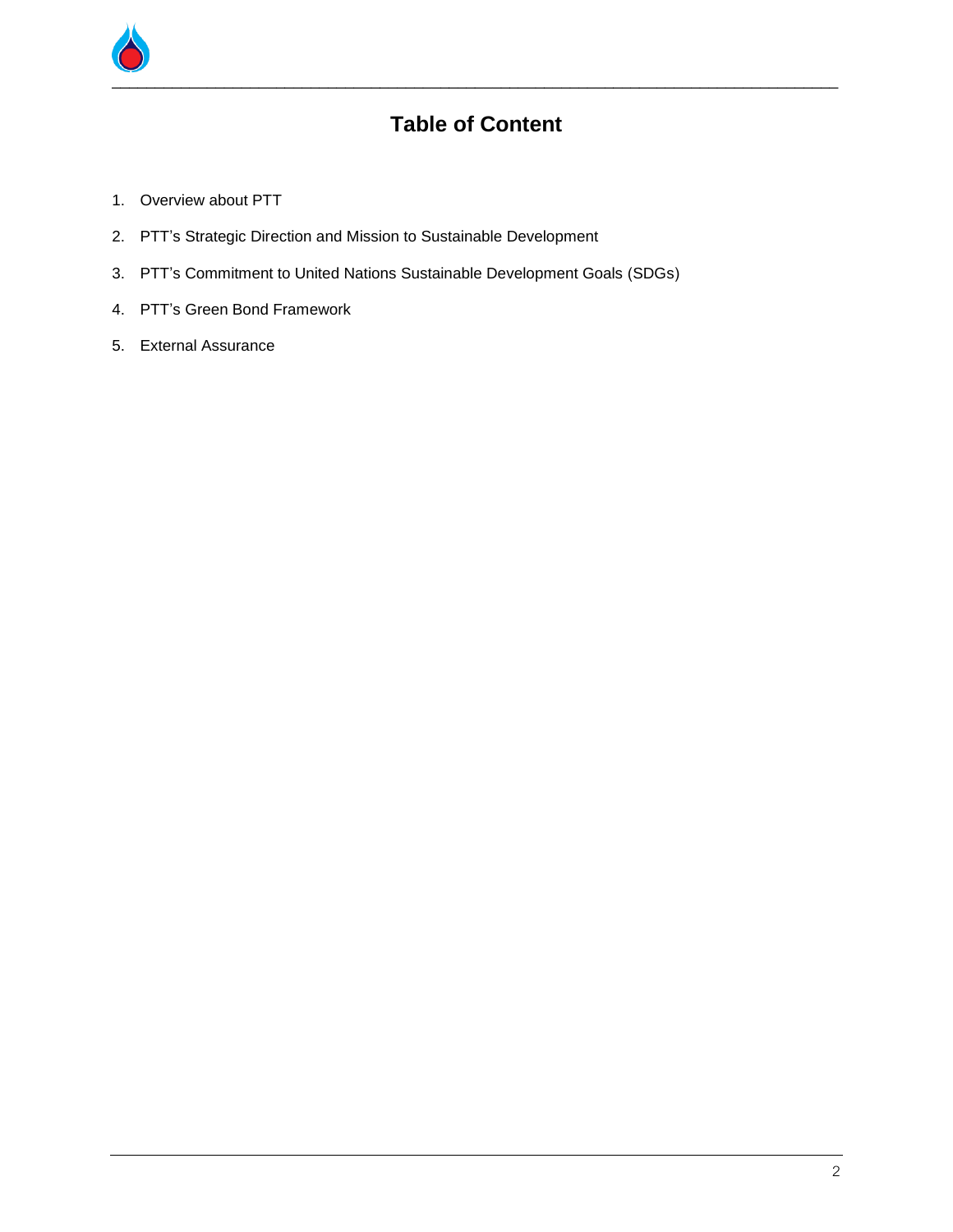

## **1. Overview about PTT**

PTT Public Company Limited, or PTT, is a national energy company that was established to ensure national energy security for Thailand. PTT operates under the oversight of the Ministry of Finance and the Ministry of Energy, and has been listed on the Stock Exchange of Thailand since 2001. The Company's vision is to become the premier Thai multi-national energy company, which is committed and dedicated to business development through creative innovations. Meanwhile, its mission is to achieve balanced care for all stakeholders through integrated energy and petrochemical business operations, from upstream to downstream, in 26 countries globally. This is achieved through PTT-operated businesses, consisting of the Natural Gas Business and International Trading Business, and PTT Group affiliates and subsidiaries, consisting of the Petroleum Exploration and Production Business, Petrochemical and Refining Business, Oil and Retail Business, Coal Business, and Technology and Engineering Business.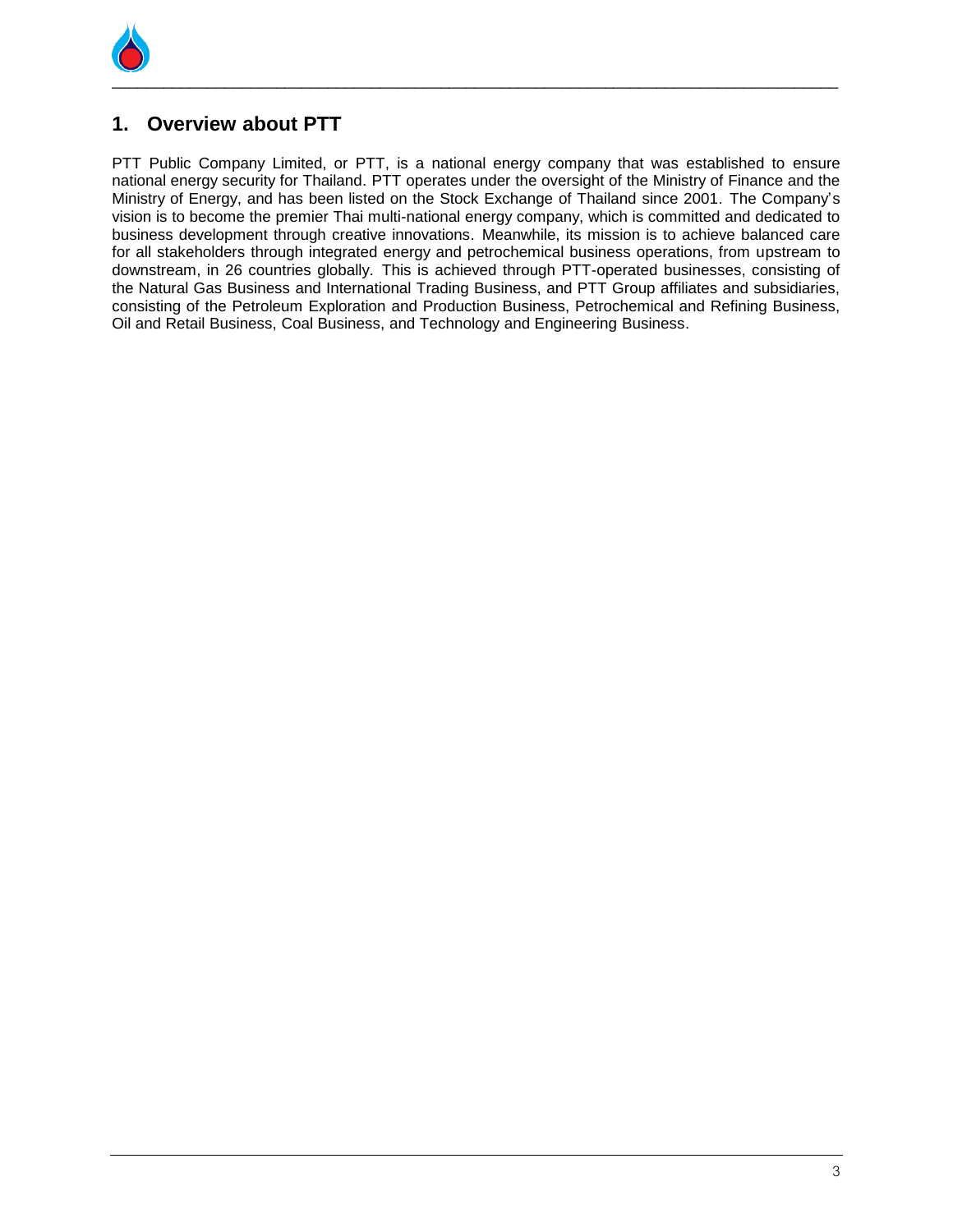

## **2. PTT Strategic Direction and Mission to Sustainable Development**

Since its inception, PTT has grown a business based on national self-reliance. Its initial goal on energy independence has over time grown into development for the benefit of society and the country at large – PTT's business objective to this day.

For more than four decades, PTT has been determined to take part in driving Thai society into a quality society while giving due support to communities to pursue sustainable self-development. PTT stresses application of its own experience and expertise for enhancing participatory development that benefits communities and society

Aiming for sustainability, PTT's business strategy emphasizes participation in social and environmental care while striking a healthy balance in responding to all stakeholders. It recognizes the need to keep the three aspects of sustainability management (3Ps) in delicate balance. In addition to playing the role of a business entity serving the country's energy security, underlying the economy (Prosperity), PTT values working from the policy level to the operation level for the benefit of society. This features human resource, community and social development (People) as the first aspect. Focus is placed on raising the caliber of human resources while strengthening community capability for self-reliance. Also, it values natural resource and environmental conservation ( Planet) to safeguard natural resources and the environment in tandem with the creation of awareness of the need to do so and foster cooperation among various sectors. PTT has outlined a strategy and business direction based on the "3P" approach, which focuses on creating sustainable growth for all stakeholder, as following:

#### **Prosperity**

Create Sustainable Growth for the Thai Economy and Society. Operating with transparency and accountability, on the principles of good governance, enables PTT Group to recognize the importance of an organizational culture and mindset. These are what drive corporate governance according to the PTT Group Way of Conduct, which encourage collaborations within the Group on legal and regulatory compliance, and lead to the integration of corporate governance, risk, and compliance (GRC) concepts into organizational systems. These practices can then be implemented throughout the organization while creating sustained business growth in line with the PTT "3D" Strategy.

## **People**

Developing Human Resources, Creating Quality Livelihoods and Inclusive Business Growth with Community and Society. Preparing the Company in terms of organizational and human resources management allows PTT Group to respond to current and future business conditions. In addition, a diverse organizational model and agile human resources management will enable PTT Group to effectively address its changing business operations as well as care for societies and communities. This will be achieved through a focus on inclusive development and building quality livelihoods and a strong economy for individuals in society. For example, through engagement in Thai science and technology education development with Kamnoetvidya Science Academy School (KVIS) and Vidyasirimedhi Institute of Science and Technology ( VISTEC) , and the promotion of social enterprises ( SE) , such as by providing job opportunities and income earning potential to the deaf or elderly through the Cafe Amazon for Chance coffee shop.

## **Planet**

Conserving Natural Resources and the Environment, and Caring for Community and Society. Under the PTT Group Clean & Green Strategy, PTT Group aims to reduce greenhouse gas emissions from its operations by 20% compared to the business-as-usual scenarios by 2030 – a target that also aligns with Thailand's national target. The Group is preparing to apply carbon pricing tools into investment decision processes by 2020, as well as preparing for the introduction of a carbon trading system or carbon tax. Not only that, it plans to apply a Circular Economy approach to the development of green innovations, which will create business opportunities for product and service development, foster collaborations within and outside of PTT Group, and finally, create positive value for the environment and society.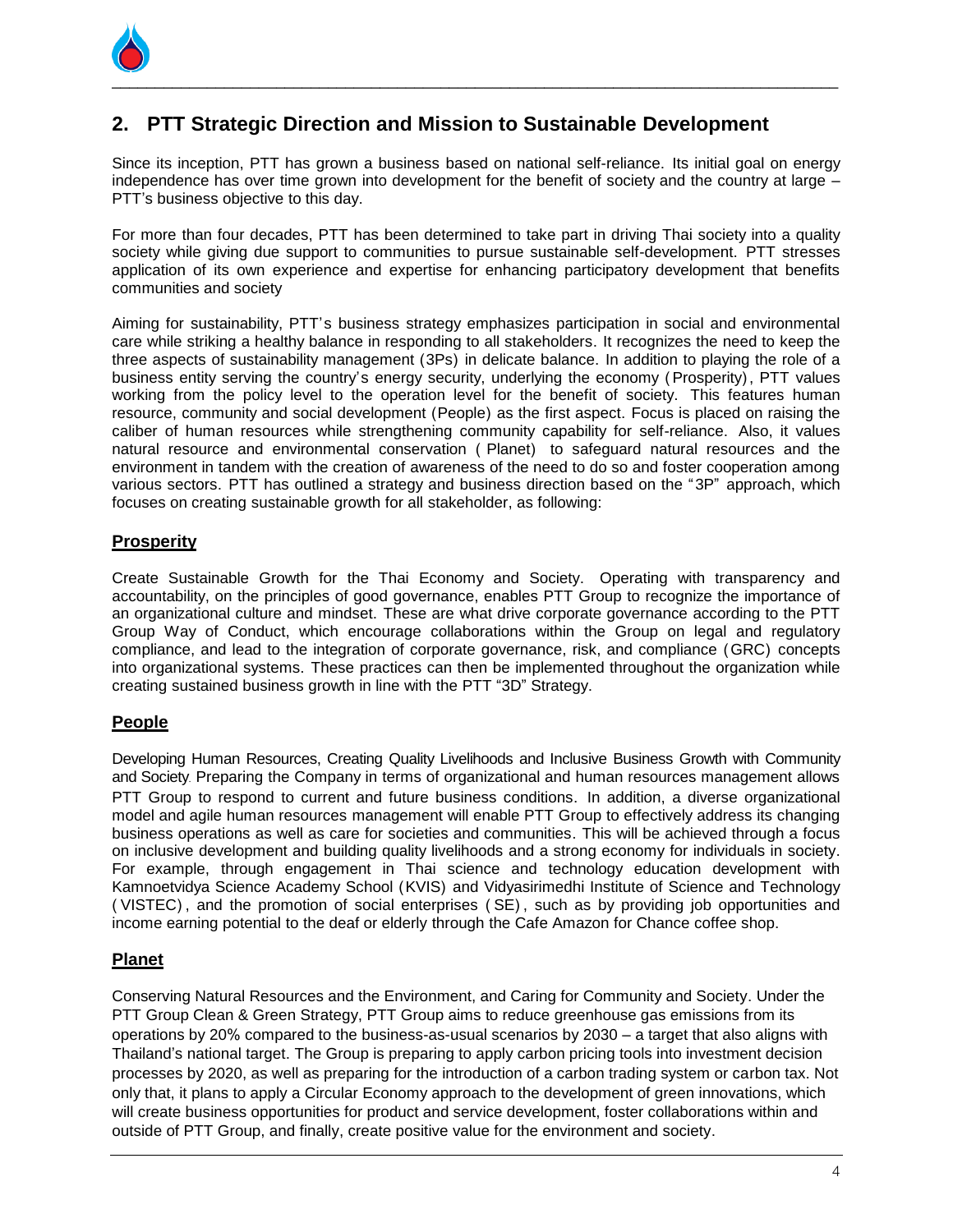

## **3. PTT's Commitment to United Nations Sustainable Development Goals (SDGs)**

In line with international market practice and global trends, PTT is committed to operating on the foundations of good governance principles and respect for human rights, while promoting the development of community and the country. It is committed to supporting Thailand's National Strategy as well as the United Nations' Sustainable Development Goals (SDGs). PTT's Board of Directors approved integrating the SDGs into PTT's business development strategies and specifically focusing on 7 out of 17 goals, with the details as following:



- **SGD 7: "Affordable and Clean Energy" Ensure access to affordable, reliable, sustainable and** modern energy for all
- **SDG 8: "Decent Work and Economic Growth"** Promote inclusive and sustainable economic growth, full and productive employment and decent work for all
- **SGD 12: "Responsible Consumption and Production"** Ensure sustainable consumption and production patterns
- **SDG 13: "Climate action"** Take urgent action to combat climate change and its impacts
- **SGD 14**<sup> $\cdot$ </sup> **Life below Water**<sup> $\cdot$ </sup> Conserve and sustainably use the oceans, seas and marine resources for sustainable development
- **SGD 15: " Life on Land"** Protect, restore and promote sustainable use of terrestrial ecosystems, sustainably manage forests, combat desertification, halt and reverse land degradation and halt biodiversity loss
- **SGD 16**: "**Peace, Justice and Strong Institutions**" Promote peaceful and inclusive societies for sustainable development, provide access to justice for all and build effective, accountable and inclusive institutions at all levels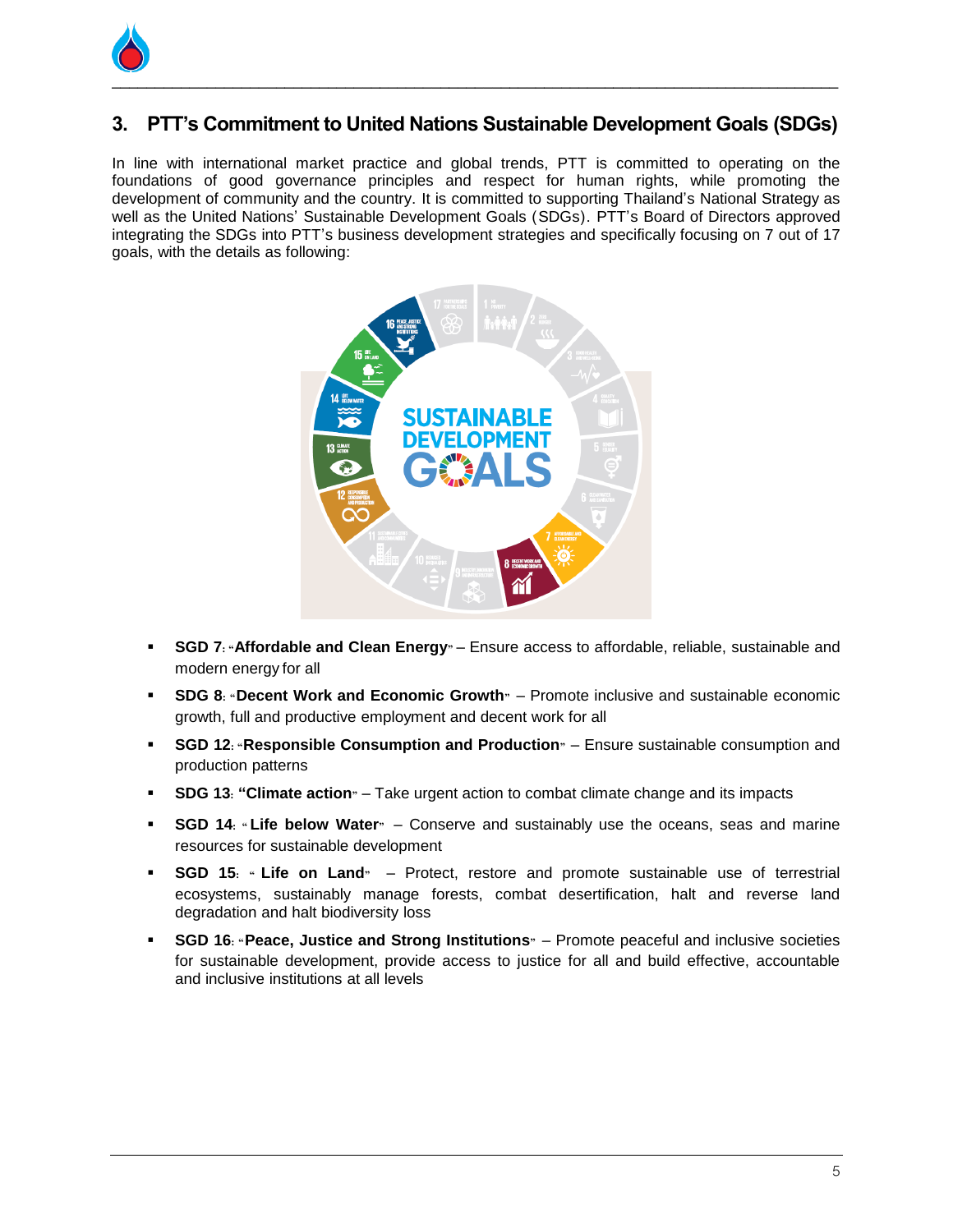

## **4. PTT's Green Bond Framework**

In order to finance PTT activities which are directly supporting green environments, PTT prepared this Green Bond Framework ( the " **Framework**" ) , with an intention of issuing Green Bonds under this Framework. PTT aspires to fully comply with the ASEAN Green Bond Standards ( " **ASEAN GBS**" ) in terms of internal governance and eligible green project selection as applicable. The Framework was also designed to be in line with the Green Bond Principles 2018 by International Capital Market Association (ICMA), with the following four core components:

- 1) Use of Proceeds
- 2) Process for Project Evaluation and Selection
- 3) Management of Proceeds
- 4) Reporting

#### **4.1 Use of Proceeds**

The 100% of the net proceeds from each tranche of PTT's Green Bond will be used exclusively to finance and/or re-finance eligible green projects which meet the criteria outlined below (Eligibility Criteria), in part or wholly as described below, and information on green projects will be available for investors.

#### **Eligible Criteria**

| <b>Eligible Criteria of Green Project Green Project</b>                                                    |               | <b>PTT's Eligible Project</b>                                                                                                                              |
|------------------------------------------------------------------------------------------------------------|---------------|------------------------------------------------------------------------------------------------------------------------------------------------------------|
| <b>Environmentally Sustainable</b><br><b>Management of Living Natural</b><br><b>Resources and Land Use</b> | Green Project | Reforestation Projects (including but not<br>$\blacksquare$<br>limited to the long-term forest conservation<br>project and Environmental Learning Centers) |

In addition to the eligible criteria, the selection of the projects will also be based on Climate Bonds Initiative ( CBI) 's Forestry Criteria as PTT has the intention to comply and obtain the Certification from Climate Bonds Initiative (CBI) for PTT's Green Bond.

#### **Brief Description of Reforestation Projects**

PTT Reforestation Project is one of the PTT's milestone missions involving the environment which was conceived in 1994 when the company volunteered to run a reforestation project on 1 million rai of land in honor of His Majesty the late King Bhumibol Adulyadej the Great on the 50<sup>th</sup> anniversary of his accession to the throne.

The project aimed to restore forest areas earlier encroached and destroyed. Target reforestation plots were scattered across the country covering evergreen forests on mountains in the North, deciduous forests on the plateaus of the Northeast, evergreen forests on the lower plains in the Central and Eastern Regions, and swamps and mangrove forests along both sides of the southern peninsula.

For the initial phase, the project lasted from 1994 to 2002, covering altogether 1,012,401 rai. Its completion could not have been realized without the support and continuous participation of government agencies and villagers around reforested areas, who helped guaranteed the survival of the forests. Longterm forest conservation which relies on community engagement is thus the key to project sustenance. From then until now, the project has expanded its scope into a larger scale with the current funding requirements expanding to more areas; such requirements ranges from (but not limited to "Reforestation and Ecology Project", "Metro Forest Learning Center on Sukhaphiban 2 Road, Bangkok", "Wang Chan Forest Learning Center" , " Sirinath Rajini Ecosystem Learning Center" , " Reforestation Research & Knowledge Management Project", "The Development and Promotion of the Utilization of Vetiver Grass Project According to the Royal Initiatives", "Supporting Networks", "Green Urban Development Project at The Rama IX reservoir under the royal initiative of His Majesty the King" and "PTT Development Project on Innovative Agriculture Learning Center of Chitralada Technology Institute for the Siam Boromrajakumari Foundation".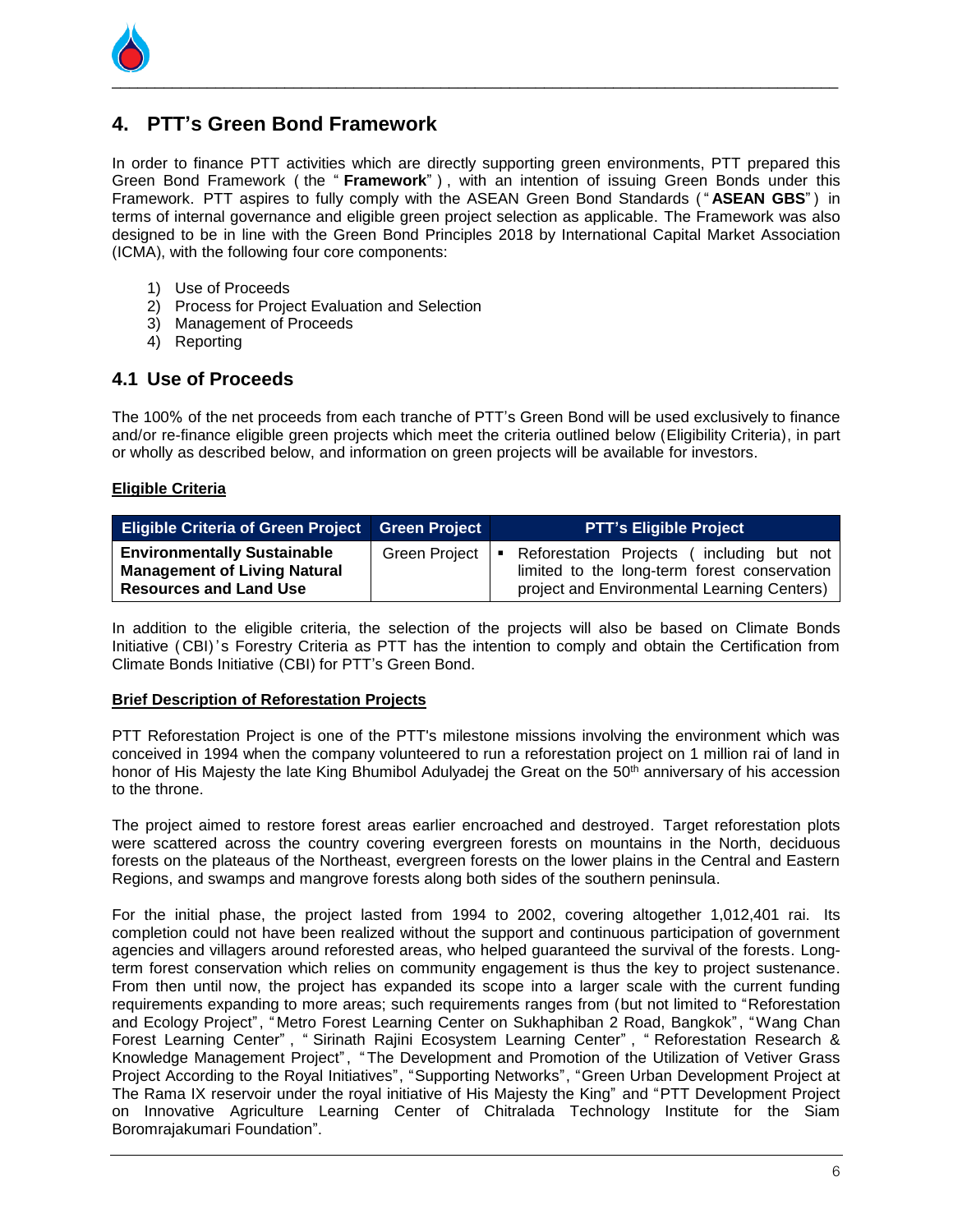

Apart from the foresaid Funding, PTT also looks forward to promoting sustainability concept for both urban and local community in order to encourage the well-being of society.

### **4.2 Process for Project Evaluation and Selection**

Project evaluation and selection is a key process in ensuring that the projects financed by the Green Bond meets the criteria in the Framework. PTT will conduct a thorough assessment of the nature of the projects and the funding requirement of the projects that will be financed with the proceeds raised from a Green Bonds issuance. It will also take into consideration the Forestry Criteria of Climate Bonds Standard as a benchmark to determine the eligibility of the reforestation projects. In particular, the evaluation and selection process will comprise of two main steps:

#### **1) Evaluation**

PTT internal team will review each proposed project together with potential project owners as per the criteria listed in the section "Use of Proceeds" above.

#### **2) Approval**

Any matters for approval on eligible green projects relating to the Framework shall first be discussed and approved in principal by Chief Financial Officer, and acknowledged by the Management Committee, which is composed of senior officers of PTT and chaired by the President and Chief Executive Officer.

#### **4.3 Management of Proceeds**

The net proceeds from the issuance of PTT's Green Bonds will be held in internal treasury cash account of PTT before the allocation to equity and/or debt obligations associated with selected project(s) and/or asset(s). PTT will allocate net proceeds from the bonds to eligible project(s) and/or asset(s) within 24 months of issuance of the bond. For the unallocated portion, the proceeds will be held either in cash or cash equivalents in internal treasury cash account until allocated.

#### **4.4 Reporting**

Following the first anniversary of each Green Bond issuance and every year thereafter until the maturity of Green Bond, PTT will make information available to the public on the use of proceeds on a project-byproject basis and keep it up-to-date. The report will be readily available at the PTT' s website. (www.pttplc.com)

The annual report will include both allocation aspects as well as benefit impact from Green Bonds issuance.

#### **1) Proceeds Allocation Reporting**

PTT will update Allocation Reporting until the earlier of the maturity of Green Bond or the proceeds are fully allocated. The report will include a summary of the projects to which Green Bond proceeds has been allocated. The report may include the followings:

- o Brief description and summary of projects financed by Green Bond
- o Summary of the allocation of proceeds raised via Green Bond issuance to finance and/ or refinance selected green projects
- o Summary of unallocated proceeds

#### **2) Impact Reporting**

PTT will report a qualitative summary of benefits risen from selected green projects funded by Green Bond issuance. When available, PTT will report quantitative performance measures for the Green Bond. The report may include below impact indicators as follows: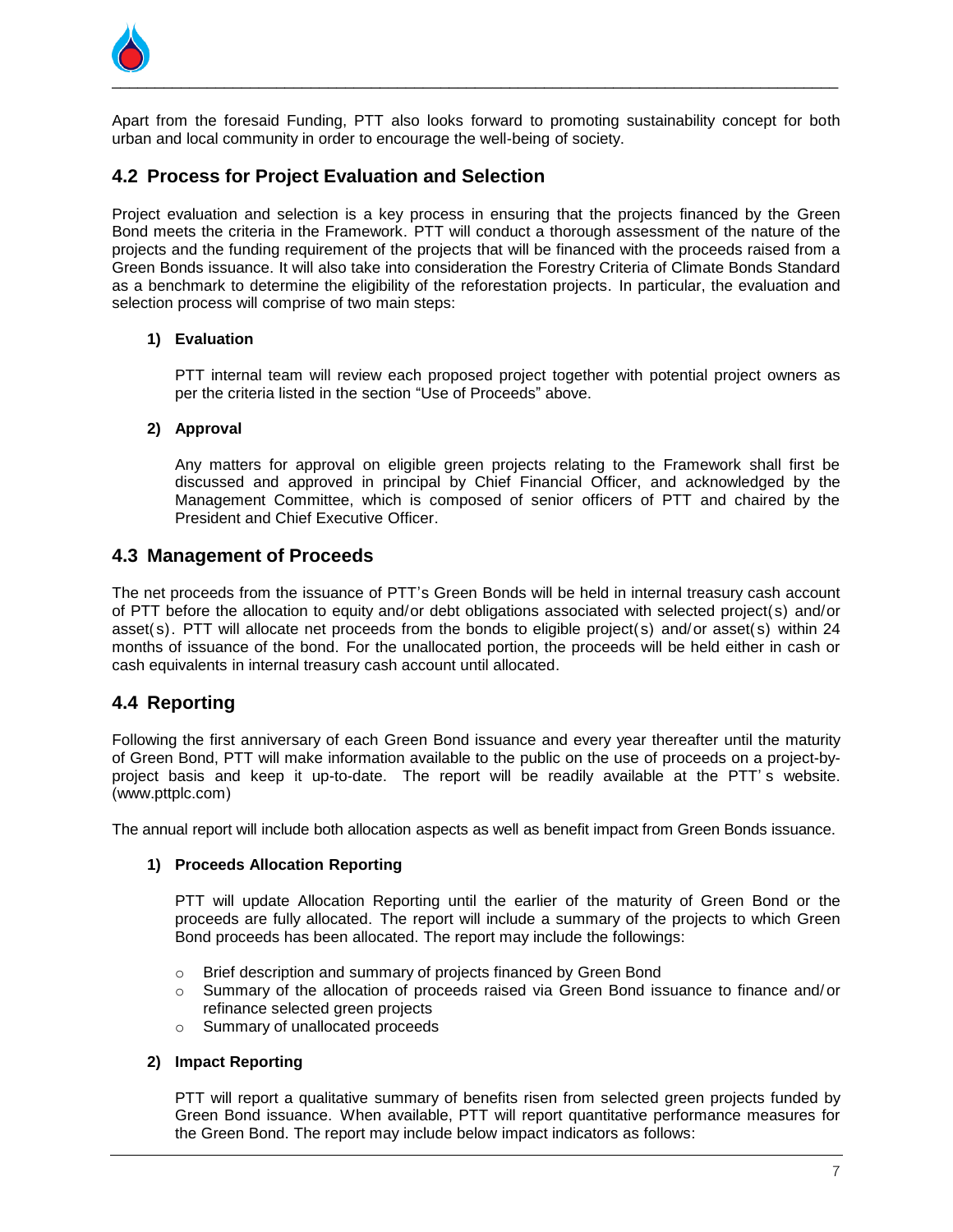

- o Amount of CO2 emission reduction per year
- o Amount of forest areas increasing during the year
- o Amount of urban green areas increasing during the year